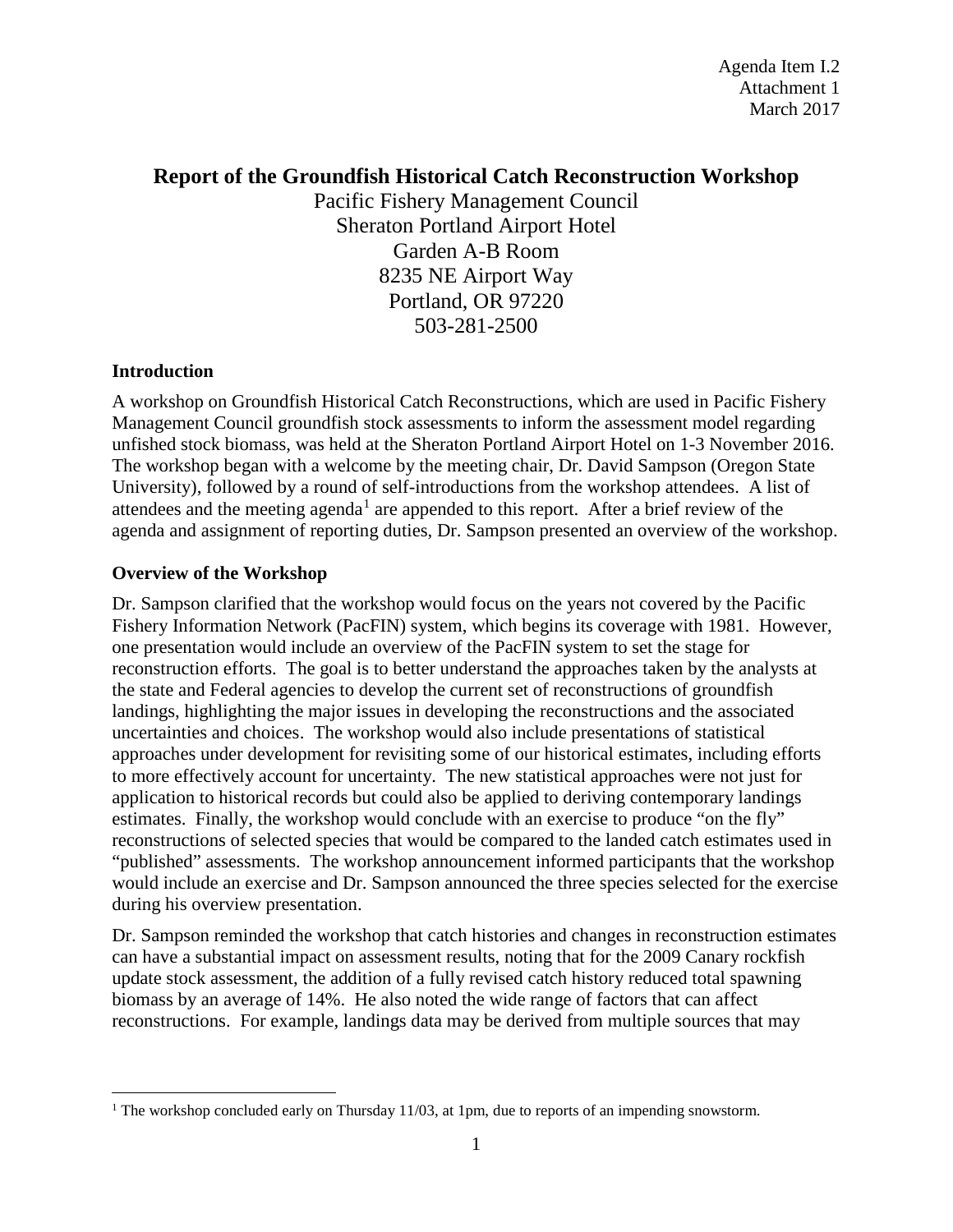overlap in their information content but have information presented in different forms (e.g., the Fisheries Statistics of the United States series includes data by state, while the US / Canada Technical Subcommittee reports include data by management area), different target fisheries may present unique challenges (e.g., fish landed for mink food versus for human consumption), species compositions were rarely reported and must often be assumed, there may be issues with dressed to round weight (or other) conversion factors, and that inconsistencies in spatial boundaries (e.g., PFMC vs state, port of landing vs location of capture) can lead to additional complications when different data series are combined. The availability and resolution of historical data by state also varies widely, leading to questions regarding the level of consistency in reconstruction methods among the different states. There was also considerable discussion regarding the quality of the data and estimates during the PacFIN era, with Dr. Sampson highlighting a study done on data from the late 1990s during a period in which market categories were relatively stable, in which it was demonstrated that most landings estimates were based on borrowed, or at best poorly sampled, species composition estimates. The point was raised that when developing landed catch reconstructions, analysts are typically required to make numerous decisions and rarely have any clear guidance regarding the most appropriate choices for data sources or analytical methods.

#### **How PacFIN Derives Estimates of Landings by Species and Areas**

Mr. Niels Leuthold (Pacific States Marine Fisheries Commission, PSMFC) presented an overview of how the PacFIN system derives estimates of landings by species and area for 1981 onwards. PacFIN uses two types of composition proportions: (1) area compositions (in OR and WA only) apportion landed catch to Pacific Marine Fisheries Commission (PMFC) statistical areas (CA uses port area for the catch-area assignment); (2) species compositions (groundfish species only) apportion landed catch by market category (e.g., large rockfish) to the component species. Prior to implementation of the PacFIN system, there was an annual PSMFC data series that was not released until 4-6 months after each year end. The PacFIN program was created in response to the growing need for in-season data to inform industry and management. To facilitate and streamline in-season reporting, the system was based primarily on fish ticket data (rather than trawl logbook data, which are slower to collect and often incomplete) and there were no area adjustments or reporting of trawl effort. Species compositions were applied to market categories, recognizing that many market categories were aggregations of species accepted by the market, based primarily on similarities in appearance and price.

The system of applying species compositions as implemented by PacFIN was also discussed. The states provide PacFIN with the species proportions information that the system uses to apportion market category landings to species. Because the states are generally unable to collect species composition samples from all strata (e.g., year, quarter, gear, area, port), the states develop estimates of the species proportions for PacFIN based on borrowing rules that typically call for borrowing of samples in nearby space or time. The borrowing rules have developed independently in each state. PacFIN typically reports landings as "nominal" if no appropriate species composition samples are available to apportion the landings to species. It was noted that in Oregon, about 50-60% of strata estimates were based on borrowed data during 1987 to 1997, and that this has declined to  $\sim$ 30% by strata in recent years. The estimation system has changed substantially with the implementation of the dedicated access program and the increased requirements for species sorting. It was noted that while there are benefits to splitting out all of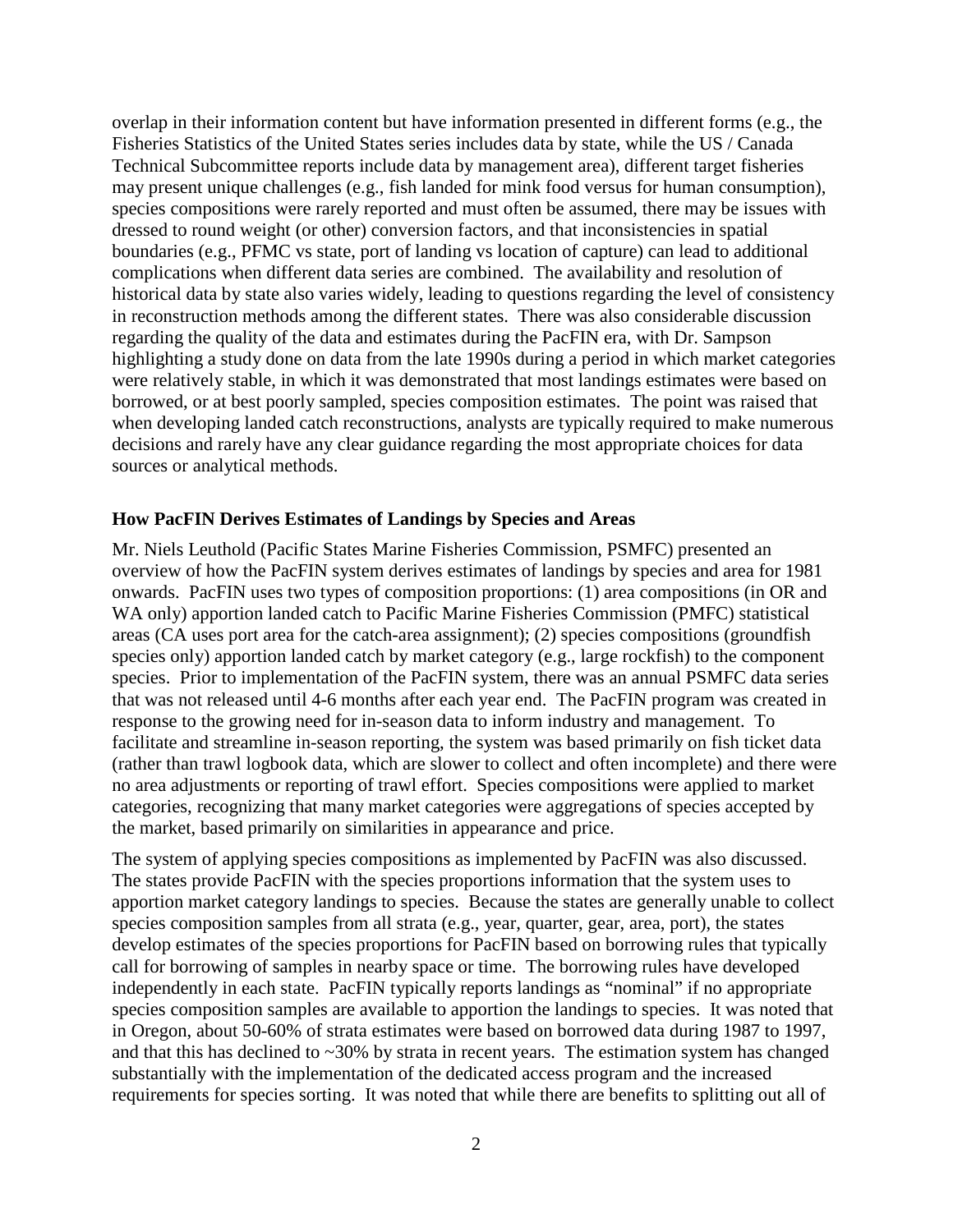the market categories to the species level, this also leads to a vast increase in need for sampling to verify the purity of the sorting. OR and WA have largely stopped sampling market categories that are assumed to be pure. There was also discussion regarding the unknown rockfish market category (UNRK or URCK), which is typically present in data from older samples and for which there is currently no well-defined practice or means for assigning to the species level, particularly in the early part of the PacFIN era (the 1980s). It was noted that analysts developing catch series for a stock assessment should examine the fraction of the landed catch that PacFIN identifies as being "nominal" in addition to the landings that PacFIN identifies as the species of interest.

#### **Historical Reconstruction of Oregon Commercial Rockfish Landings**

Dr. Vlada Gertseva (Northwest Fisheries Science Center, NWFSC) presented a talk entitled "Historical reconstruction of Oregon commercial rockfish landings" based on a recently published reconstruction conducted by ODFW and NWFSC staff (Karnowski et al., 2014). The focus of the reconstruction was on rockfish and flatfish market categories from commercial fisheries; recreational and foreign fisheries were not included in the reconstruction. Dr. Gertseva's presentation focused on the rockfish reconstructions. The analysis relied on Oregon fish ticket data and fish ticket summaries, but also used summary statistics from US Fish and Wildlife Service and National Marine Fisheries Service publications and other published sources. There were lingering questions of whether some rockfish landings were reported as dressed weights prior to 1941, and it was noted that no non-trawl landings of Pacific ocean perch were reported prior to 1940s. ODFW initiated a sampling program for rockfish species composition data in 1963 and estimates of rockfish landings by species based on these species composition data were reported in Douglas (1998). Although the raw data from the historical species composition samples are unavailable prior to 1976, they are now available from 1976 to the present. It was noted that within some of the market category subsamples, there apparently were some fish that could not be identified or assigned a species code; these "unidentified" or "other" rockfish were combined together at some point and now cannot be disentangled (at least in the pre-1978 time period). To inform the pre-1963 rockfish species composition, the reconstruction applied the 1963-1968 species compositions backwards in time, which in effect assumes that between 1945 and 1963 the fishery was already fishing comparable depth ranges as post-1963, even though it seems likely that the fishery was operating in shallower waters. It was also noted that while the Oregon non-trawl landings of rockfish were modest, sampling was also very modest, such that the earliest available data were 1985-1993 for longline landings and 1995-2001 for troll landings.

#### **Ongoing Issues in Oregon's Historical Commercial Fishery Landings**

Mr. Patrick Mirick (Oregon Department of Fish and Wildlife, ODFW) continued the Oregon theme with a talk entitled "Oregon Commercial: Resolving Ongoing Issues." Focusing on the impact of changing historical catch estimates to assessment results, he discussed the case of substantial changes in estimates of historical black rockfish catches between the 2007 and 2015 stock assessments. Much of the change was a consequence of a small change in the stock assessment boundary that led to landings in the port of Astoria being included in the Oregon assessment, despite the fact that the footprint of the trawl grounds for the Astoria trawler fleet (based on historical logbook data) spans waters off both states and most catches landed in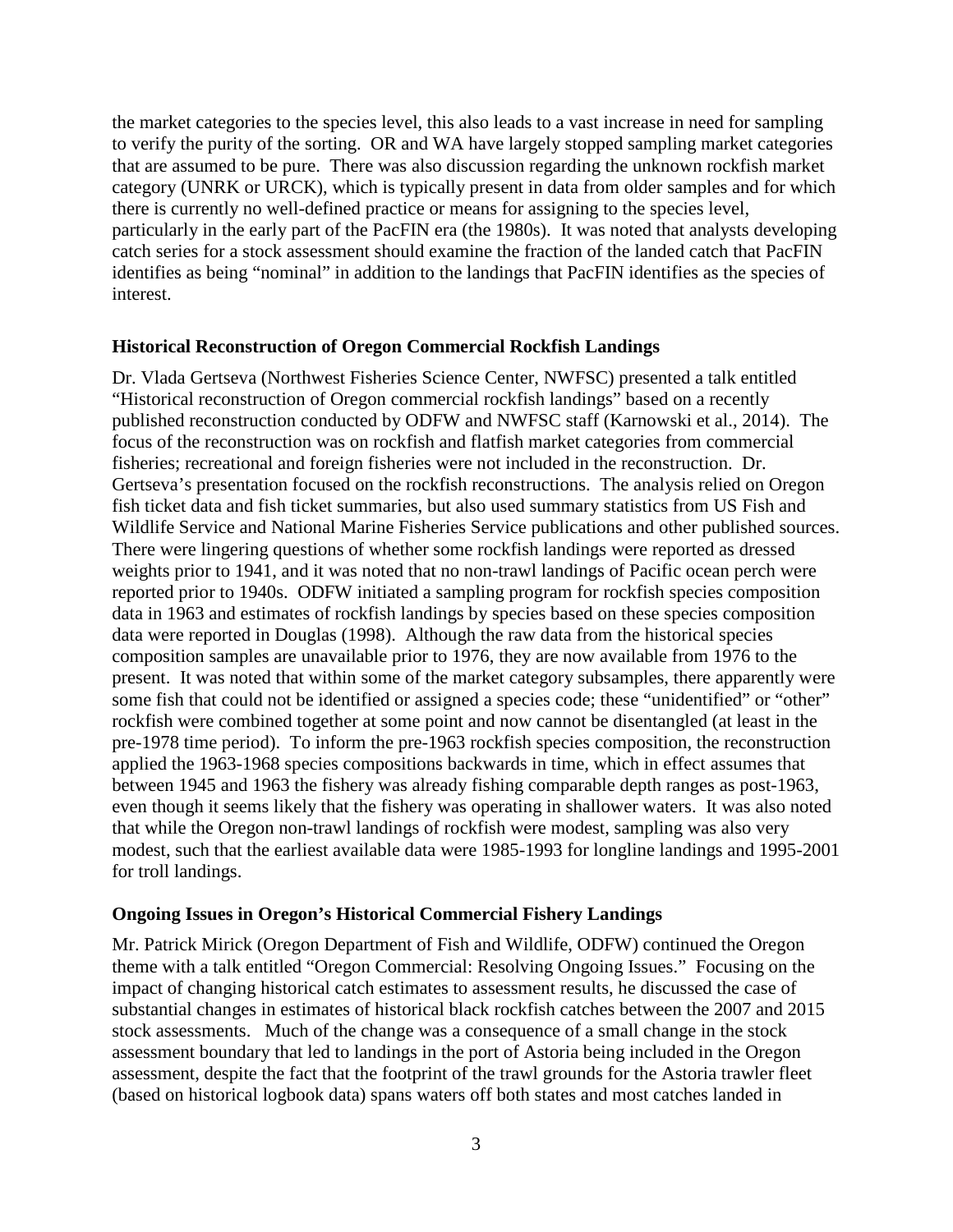Astoria were caught north of the OR / WA border. This led to some discussion of the relative merits of state-based vs. area-based reconstructions, as well as the recognition that catch reconstruction efforts should strive to keep as fine a spatial resolution as possible to maintain options for assessment analysts.

Other ongoing issues discussed relative to catch estimates in the PacFIN era in Oregon included gear classifications for fixed gear catches (some "troll" caught rockfish should have been classified as "longline" caught), some discrepancies in the time series regarding the POP market categories ("POP1" is actually a mix of shelf and slope species), and ongoing challenges associated with dealing with unidentified rockfish ("URCK") between 1987 and 1999.

#### **Quantifying Uncertainty in Commercial Landings**

Mr. Nick Grunloh (University of California Santa Cruz) along with Dr. E.J. Dick and Mr. Don Pearson (Southwest Fisheries Science Center, SWFSC) gave a "tag team" presentation entitled "Improving Catch Estimation Methods in Sparsely Sampled, Mixed Stock Fisheries." The basic idea of this on-going project is to develop statistical model-based estimates of species compositions and landings by treating the fish ticket data as census data (i.e., known without error due to incomplete sampling), and combining the fish tickets with sampling data of species compositions by strata (year, quarter, port complex) and domain (market category, gear group, live/dead), with ad hoc borrowing of compositions for unsampled strata. Such an approach could replace the current system of borrowing samples and is likely to be more appropriate for dealing with the dramatic increase over the years in the complexity of the data (e.g., an increase in the number of market categories and associated strata) that has not been associated with an increase in sampling effort. A statistical model-based approach would have the advantages of providing a flexible framework for sharing information among strata and for quantifying the associated uncertainty, as well as for exploring whether a model-based approach to sampling might perform better if it had a simpler design (e.g., reducing the number of strata). The approach developed and presented applies a Bayesian hierarchical model to the data that results in a large set of simulated "draws" of species composition distributions that can be summarized to provide point estimates and distributions of landed catch by species and stratum, as well as used directly as a suite of catch stream draws for direct propagation of uncertainty in Bayesian models. The example in the presentation used data from the 1983-1990 time period and showed the potential of the approach for hindcasting historical catches and the associated uncertainty. It should also be possible to use revised species composition estimates from this approach for historical catches in California (pre-1981), when no species composition data are available.

Issues not fully resolved regarding the approach include the use of the beta-binomial distribution to deal with "counts of pounds" data and the associated collapse of the model to the binomial distribution as the overdispersion parameters approach zero. Efforts to investigate the trade-offs associated with sharing data across spatial regions (e.g., across port complexes) suggest the existence of major biogeographic regions but considerable pooling among port groups seems reasonable. In anticipation of potentially adopting model-based estimates for both modern and historical time periods, Don Pearson described the three principle databases currently involved in estimating species composition of California catches (CDFW, PacFIN and CalCOM) and how they are inter-related, and provided some guidance on how data from model-based estimates might be made available (served) to users, given that time blocking for recent time periods could result in continued changes to species composition estimates as new data were integrated into the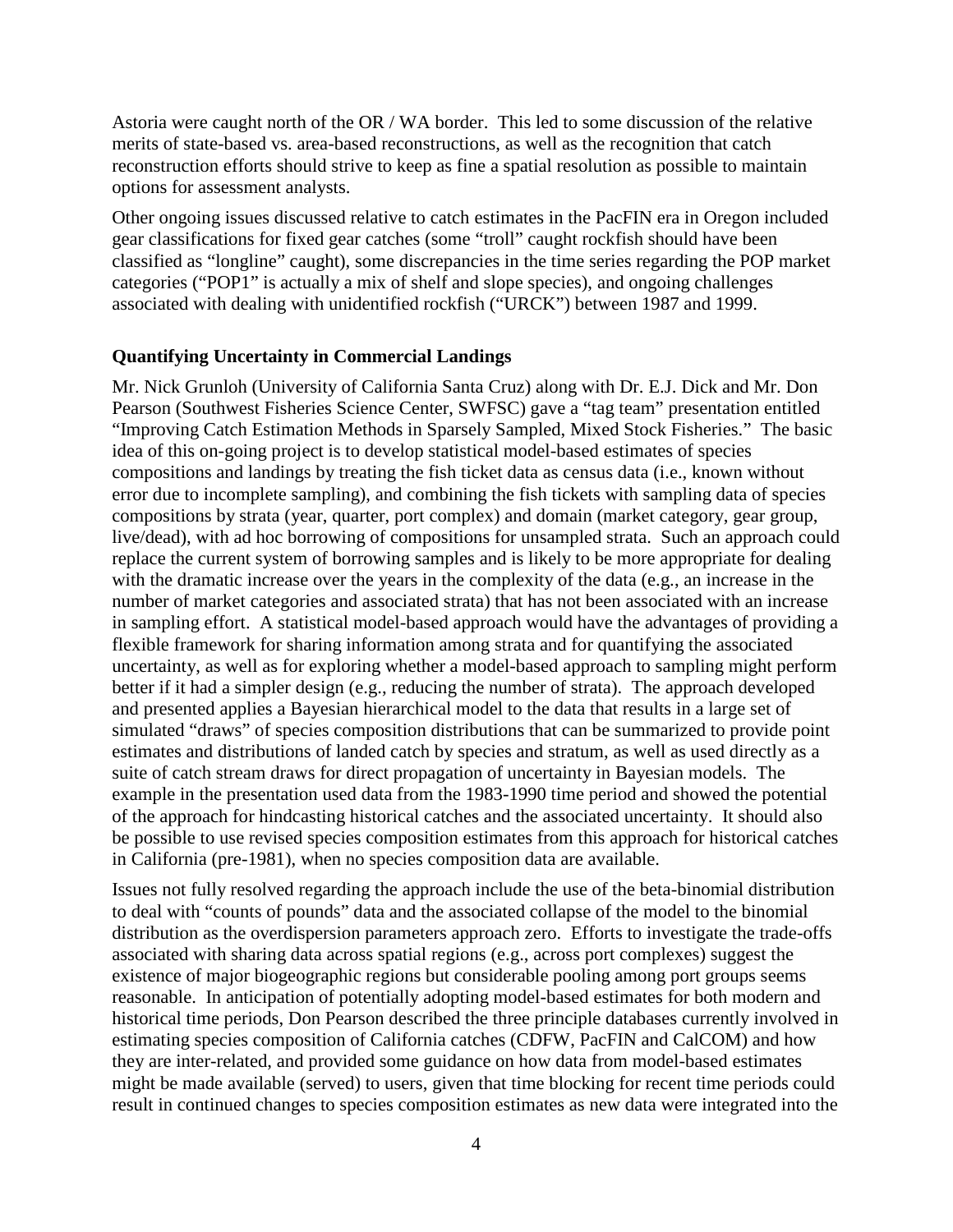model. The basic idea is that PacFIN could be the server for summary data and associated uncertainty estimates, with the raw draw data made available online by query on CalCOM (as the billions of draws that would result would likely be too great to serve in raw form). There was discussion of plausible next steps, which could include continued work to develop an example set of catch and uncertainty estimates, a formal methodology review during the next "off year" cycle, and continued discussions with PacFIN and other states to consider how results from a model-based approach would be formally incorporated and served as data streams in a reasonably consistent manner coastwide (ideally using a standardized approach).

## **California's Historical Catch Reconstruction**

Dr. John Field (SWFSC) described the historical groundfish catch reconstruction developed by a team of researchers at the Santa Cruz fisheries laboratory and documented in Ralston et al. (2010), plus some additional exploratory work done subsequently. The data available for the historical fisheries in California are more robust than the information available for fisheries in Oregon or Washington. For example, a system of fish tickets for the commercial fisheries has existed in California since 1928, although only summary records are available for the early years. The data record landed catches at the species level for most flatfish and roundfish species but in broad aggregations for rockfish species. The data include spatial designations at the ten-minute block resolution. The data from the1920s to 1968 were on paper forms and microfiche but were recovered and put in digital form. Summaries of trawl landings at the block level (from trawl logbooks) were subtracted from total block summaries to derive non-trawl landings.

Dr. Field highlighted that the California fishery system underwent numerous changes over time in the number of rockfish market categories reported in the commercial landings. The catch reconstruction apportioned commercial rockfish landings by market category to species based on the assumption that some relatively minor categories were pure (e.g., cowcod, black rockfish) and species compositions for other market categories were based on the species compositions of market categories from the period 1978-1984. There is anecdotal information suggesting that fishing operations shifted to deeper water over time which implies a change in the mix of rockfish species encountered by the fishery and raises concerns about the validity of applying rockfish species compositions from a later period to rockfish landings in earlier periods.

Another issue that Dr. Field identified is that the California catch reconstruction did not account for fish caught north of the CA / OR border by trawlers that landed into ports in California. For the period 1948 and 1968, there were just over 17,000 tons of groundfish (over 75% flatfish, primarily Petrale sole and Dover sole) reported by vessels landing at California ports as being caught off Oregon or Washington.

Dr. Field also described the process used to reconstruct the historical landings by the California recreational fisheries. There is much less information available for the recreational fisheries than for the commercial fisheries. The primary information source was logbook data from the Commercial Party Fishing Vessel (CPFV) fleet which reported daily catches by ten-minute block but did not identify rockfish or flatfish except at those coarse levels. The reported landings were expanded to account for assumed fixed proportions of non-reporting (66% compliance in the north, 80% in the south). A relatively small number of spatial blocks accounted for large proportions of the overall recreational landings. The reconstruction took the approach of applying block-specific species compositions based on species compositions from modern CPFV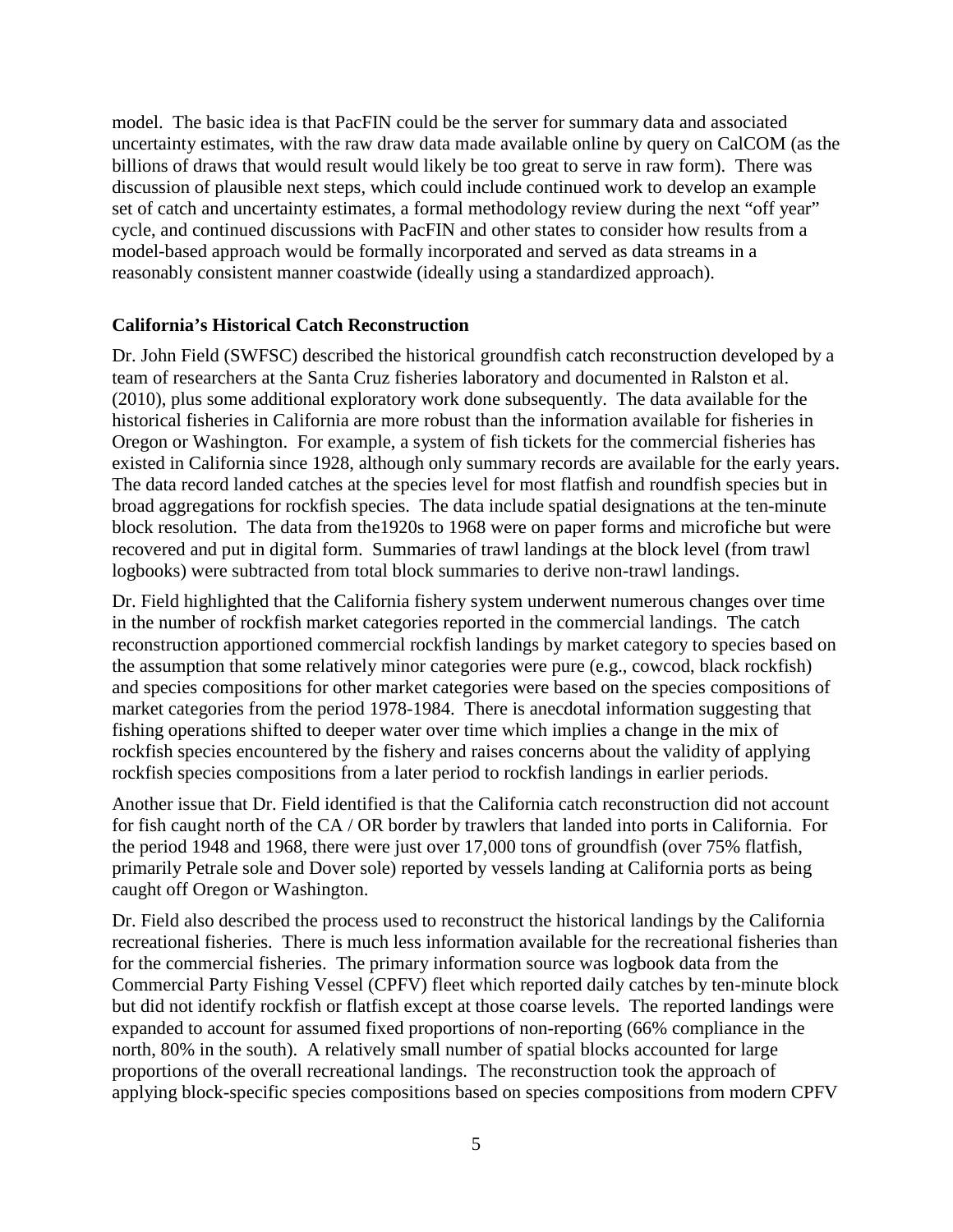sampling programs. The recreational reconstruction accomplished to date was only for landings of rockfish and lingcod for the pre-RecFIN era (e.g., 1980). Landed catches by recreational fishers operating from shore or private skiffs were derived by linear extrapolation based on estimates of shore and skiff landings from a 1965 study, coupled with estimates for the early 1980s from the Marine Recreational Fisheries Statistics Survey program.

## **Spatially Distinct Historical Development of California's Groundfish Fisheries**

Ms. Rebecca Miller described a recently published study (Miller et al. 2014) that developed geographic information system layers based on the 10-minute block summary data that are available for California's commercial fisheries since the 1930s. The study objectives were to explore issues such as whether fishing areas closed in the modern era have experienced exploitation histories that were similar or different from areas that have not been closed and whether spatial catch histories (e.g., movement over time to deeper fishing grounds) could help refine certain unspecified market categories (e.g., skates). The investigators produced maps of the year at which the cumulative catch associated with each 10-minute block reached 50% of the total catch over the period 1935 to 2000 and used a general linear modeling approach to explore the explanatory power of spatial variables such as distance from the closest port, the percent of days with strong winds, and mean depth. The maps illustrate the general phenomenon of a shift from shallow water species in the 1940s to deeper water species in the 1980s and the set of GLMs indicate the importance of depth, distance from port, and the percent of windy days as "explanations" for the temporal changes in the spatial patterns of fishery removals. The study included a similar investigation of spatial changes in the recreational fishery for rockfish based on 10-minute block summary data and came to similar conclusions, that over time the recreational fishery for rockfish has fished deeper habitats, further from port, in increasingly inclement weather, and in more productive waters (higher chlorophyll concentrations).

#### **Oregon's Comprehensive Sport Fishery Catch Reconstruction**

Ms. Alison Whitman (ODFW) provided an overview of an Oregon recreational catch reconstruction effort. This is an ongoing project that uses data covering the years 1979 to 2000 based on samples from the recreational fishery, mostly collected from the major ports and mostly during summer months. The primary driver during the early years of this sampling program was to monitor the recreational landings of salmon. The current reconstruction project is working towards producing a comprehensive sport fishery landings reconstruction for Oregon that uses the same approach for all species, rather than the species by species reconstructions that have been were done previously. One motivation for the project is to provide an alternative to suspicious landings in reported in the past in the Recreational Fishery Information Network (RecFIN) that were based on questionable estimates of fishing effort (angler days) derived from telephone surveys. Ms. Whitman described a four-step process that will be used to derive the catch reconstruction: expand landings in numbers of fish by category (e.g., "rockfish") for (1) unsampled ports and (2) unsampled time periods; (3) apply species composition proportions to apportion the landings to species; and (4) apply average weights by species to estimate landings in biomass. The final reconstruction product will be landings weights and numbers of fish by species, year, month, port, boat type (charter vs private).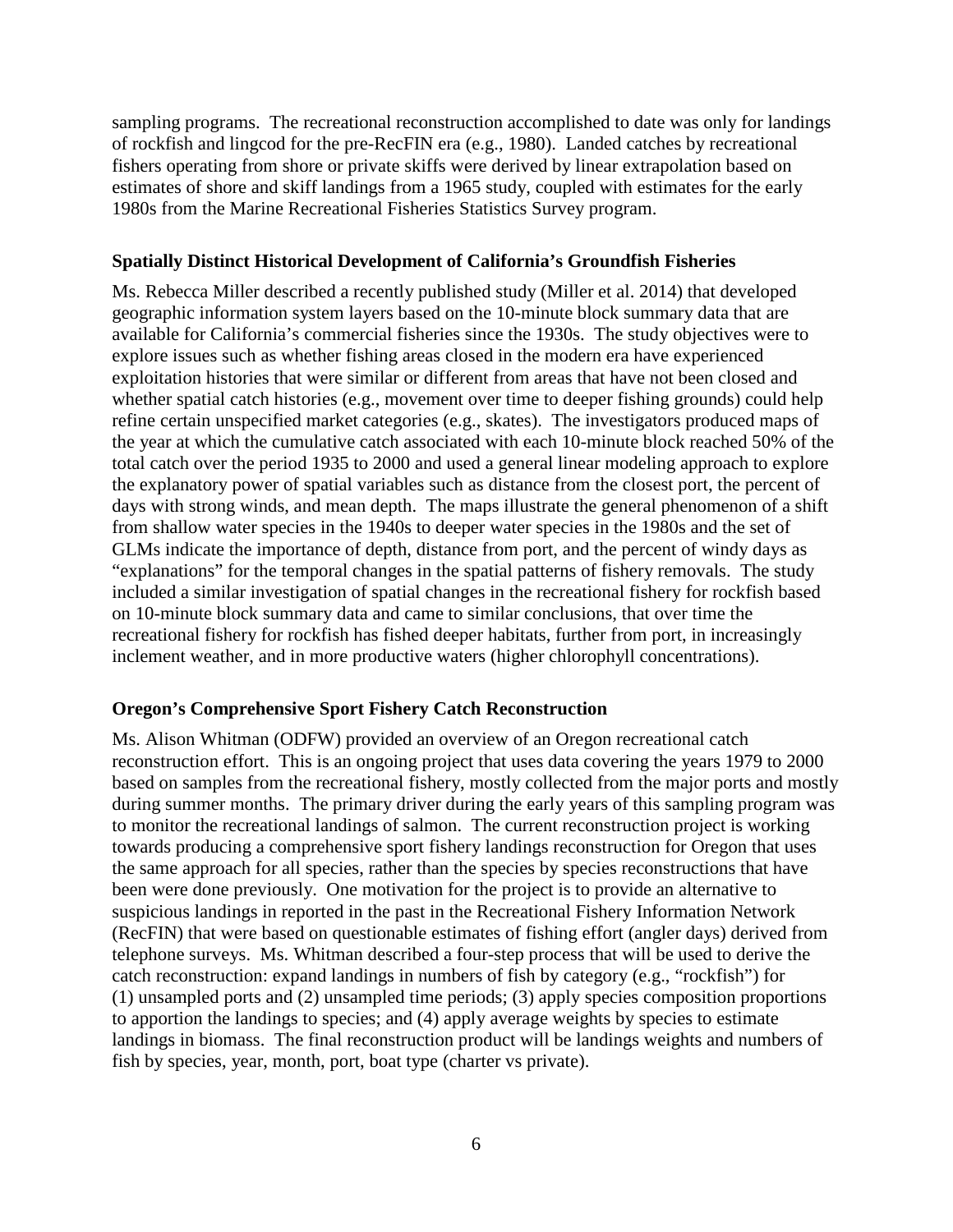Two datasets are available for developing species compositions, one from ODFW's Ocean Recreational Boat Survey (ORBS) and another from angler surveys conducted by the Marine Recreational Fisheries Statistics Survey program (MRFSS). Although the ORBS dataset contained many more fish observations than the MRFSS dataset (hundreds of thousands versus thousands), there was discussion of whether the ORBS data may have already been expanded. Ms. Whitman illustrated how she might apply regression tree analysis or nonmetric multidimensional scaling to develop a strategy for pooling samples to derive species composition estimates for use in the reconstruction.

#### **Constructing Historical Commercial Landings of Lingcod and Rockfishes in Washington**

Dr. Theresa Tsou, Mr. Dayv Lowry, and Mr. Phil Weyland, all from the Washington Department of Fish and Wildlife, provided background information on the ongoing Washington historical catch reconstruction effort. There are numerous challenges associated with this reconstruction, particularly the fact that many of the fish that are landed into Washington ports were caught from distant areas such as fishing grounds British Columbia or Alaska. The presentation noted that until 1995 market categories in the Washington landings system were driven by markets. There was no motivation to sort fish to species (or size) unless market prices so dictated. Also, technological developments (e.g., availability of increasingly sophisticated navigational equipment, development of better trawl gear) were often followed by an expansion in the geographic range of fishing. As well, the presentation noted that the WA catch reconstruction will not account for all Tribal landings. **>>> Need to clarify if any Tribal catches will be included**.

The WDFW team of analysts has assembled data from a variety of different Federal and WA State agency sources that have been involved in collecting and reporting fishery statistics, with commercial landings recorded from as early as the 1880s from inland waters (Puget Sound). The data are much more consistently recorded and straightforward to work with from the mid-1940s on. After 1943, WA fish tickets became the primary data source; U.S. Fish Commission reports are the primary data source prior to then. Another problem was sometimes there was at-sea processing and the reported historical landings were for dressed fish, especially for lingcod and flatfish. One assumption made in the reconstruction is that the U.S. Fish Commission reports of landings prior to 1941 were fillet weights, not round weights. There was discussion that a filletto-round conversion factor for lingcod of 1.431 is questionable.

The basic steps planned for the reconstruction are to develop data series of the total annual landings into Washington by market category (from Agency reports and WA fish tickets), make catch-area assignments for the landings (Alaska, Canada, Puget Sound, WA outer coast) and gear assignments (e.g., bottom trawl, midwater trawl, set line, troll, pot), and compile species composition samples to apportion landings to species. There is much left to do in completing the WA catch reconstruction. The top priority is to develop reconstructions for the full assessments scheduled for 2017 (e.g., lingcod and rockfish).

During discussions it was noted that during some periods the Washington port sampling program used a different strategy than the other states when conducting species composition sampling. In Washington if the landed catch was from a trip that fished in multiple areas, then landings from that trip would be deliberately avoided. The idea of this approach was to develop species composition samples that were area-specific. There was also discussion of the general need to report species composition data by gear type.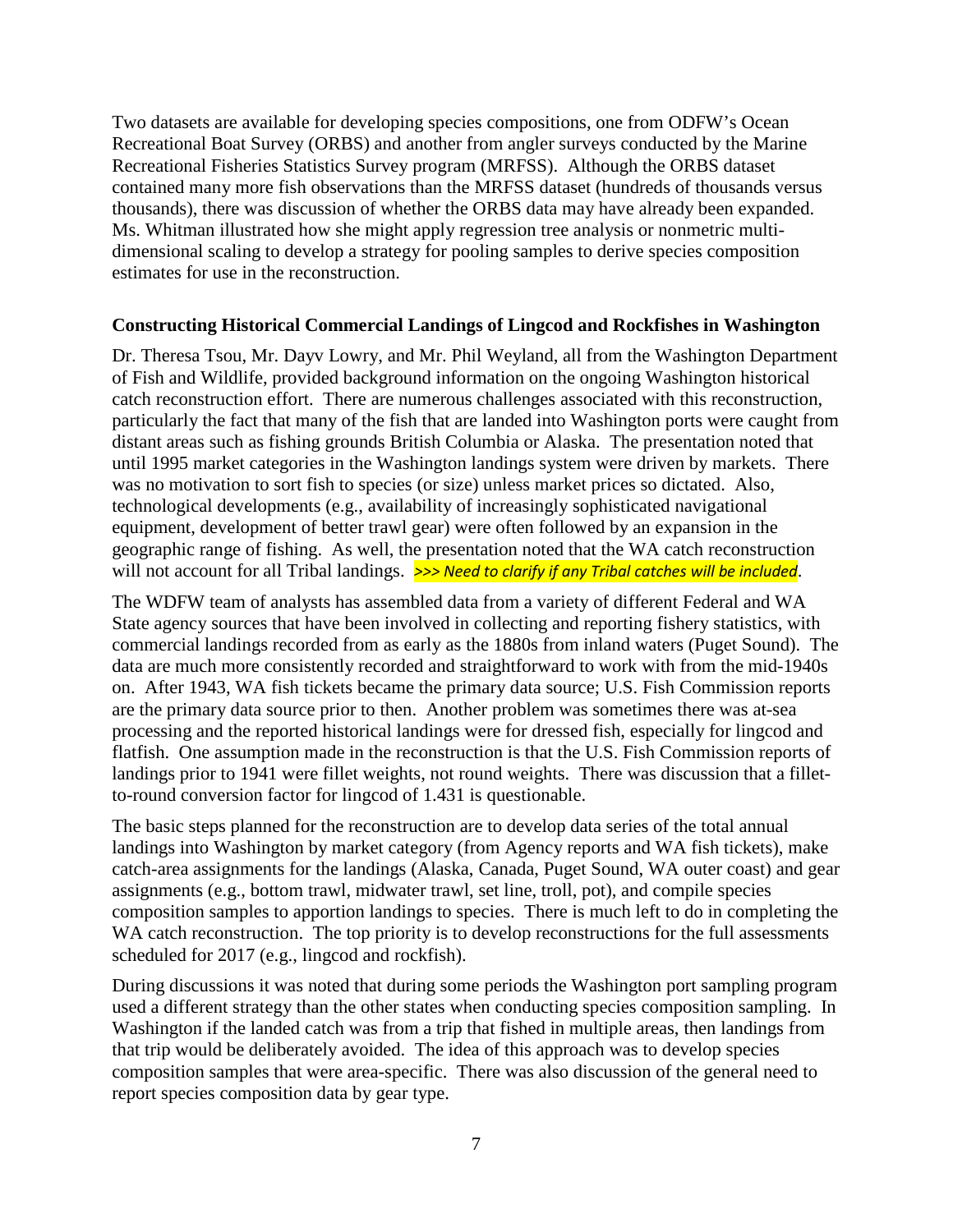## **Constructing Historical Recreational Catches of Rockfishes off the Washington Coast**

Dr. Jason Cope (NWFSC) provided an overview of reconstructing Washington recreational catches using as an example the reconstruction he was involving in developing for the 2015 black rockfish assessment. For the modern era (from 1990) the reconstruction was based on estimates provided by the WDFW Ocean Sampling Program. For the period 1975 to 1986 there were WDFW sport catch reports. Most of the early years of the reconstruction were based on applying a black rockfish-to-salmon catch ratio to reported landings of salmon. One notable feature of the black rockfish reconstruction was a very abrupt shift between 1980 and 1984 with about a fourfold increase in the landed catch. Dr. Cope noted that black rockfish is a major target species for the WA recreational fishery and is therefore well represented in the available species composition information. It will be a challenge to develop suitable species composition proportions for the other rockfish species.

## **Quantifying Uncertainty in the Historical Catch Reconstruction of Commercial Groundfish Fisheries in Washington**

Ms. Kristin Privitera-Johnson (MS Fisheries student at the University of Washington) provided an overview of the bootstrap resampling approach she intends to use to quantify uncertainty in historical commercial groundfish catches off the Washington coast. She provided an example using some landings data by market category with resampling done at the level of the sampling stratum (year quarter, port group (Westport, Neah Bay, Bellingham), and gear group). There was some discussion as to whether it was more important to mimic the sampling error about the mean for that stratum or whether it was better to mimic more of the uncertainty by resampling across all strata. One error check is to correlate the number of samples in each draw. There should be some consideration for drawing across years, which is dependent on the interannual variability of catches.

In general, there should not be an expectation that the methodologies being investigated to capture catch uncertainty will be ready to implement in 2017 assessments.

# **Lessons Learned from the States' Historical Catch Reconstructions**

Following the presentations there was discussion regarding general lessons that have been learned from the catch reconstructions done independently by the three states. The workshop participants formulated the following list of things-to-do and things-to-avoid-doing when developing catch reconstructions.

#### *Things to do (when developing catch reconstructions):*

- Document all methodologies used in developing the reconstructions.
- Each state reconstruction should account for all landings into the state, not just the landings of fish that were caught in waters off the state. For example, the California reconstruction does not include fish caught off Oregon or Washington.
- Keep the underlying data at the most granular level possible (e.g., monthly and at the finest available spatial scale).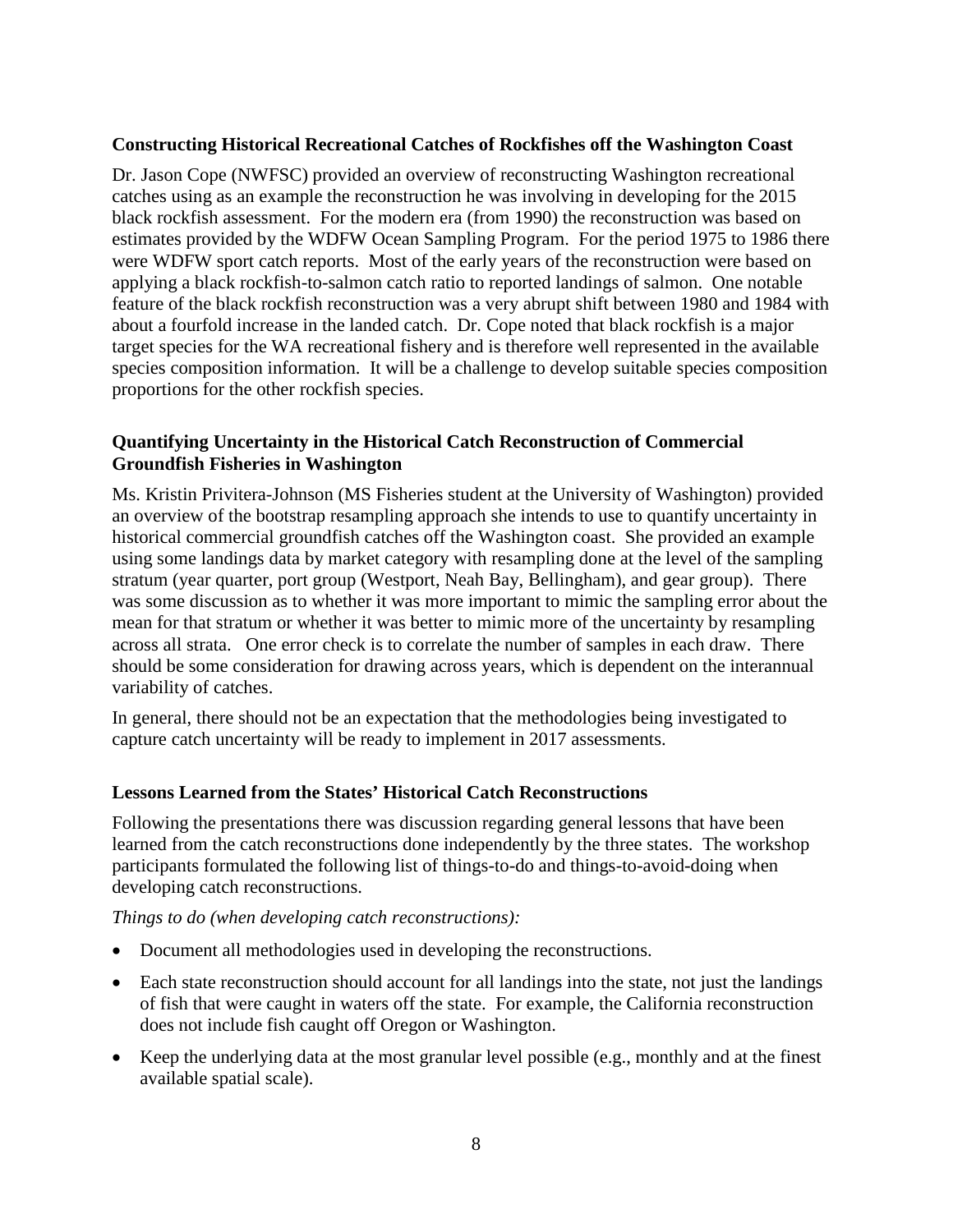- Try to account for the evolution of the fishery (e.g., gradual movements of fishing operations to deeper waters).
- Where possible, investigate the sources of variability in the data. Consider using modelbased rather than design-based statistical approaches.
- The state fishery agencies should consult with each other regarding how to reconstruct historical catches, resolve issues that might result in inconsistencies, and avoid doublecounting.
- Encourage development of a coastwide database of historical catches and reconstruction methods. One approach would be to migrate the states' catch history reconstructions into the PacFIN/RecFIN systems. Any central repository should include the disclaimer that the reconstructions are subject to change.
- Search state agencies files and archives for historical catch data.
- Prioritize digitizing of available historical data series.
- Standardize conversion factors.
- Explore why the U.S. Fish Commission catch estimates were consistently higher than what was reported in Washington State data sources.
- Explore approaches for hindcasting species compositions to fill in data gaps and improve catch reconstructions.
- Conduct a formal methodology review of the statistical model-based approach for generating landings by species (i.e., the approach being develop by Grunloh) when it is more fully developed.
- Communicate historical catch reconstructions to the STATs doing the 2017 assessments.
- Warn the STATs that they should explore whether the unspecified market categories (e.g., POP1, URCK, unidentified flatfish, and unidentified skates) include appreciable quantities of the species they are assessing.

#### *Things to avoid doing:*

- Don't throw away data.
- Don't lose the codes associated with historical data series.

#### **Workshop Exercise**

As a demonstration of the robustness and ease of use of the systems developed by the three states for producing groundfish historical catch reconstructions, the workshop included a half-day activity in which teams from each state were asked to produce historical catch reconstructions for three stocks: Dover sole, lingcod, and darkblotched rockfish. The reconstructions were then compared to the reconstructions used in the most recent corresponding PFMC stock assessments and the discrepancies were examined to identify the causes where possible. Summaries of the results for each state are provided below.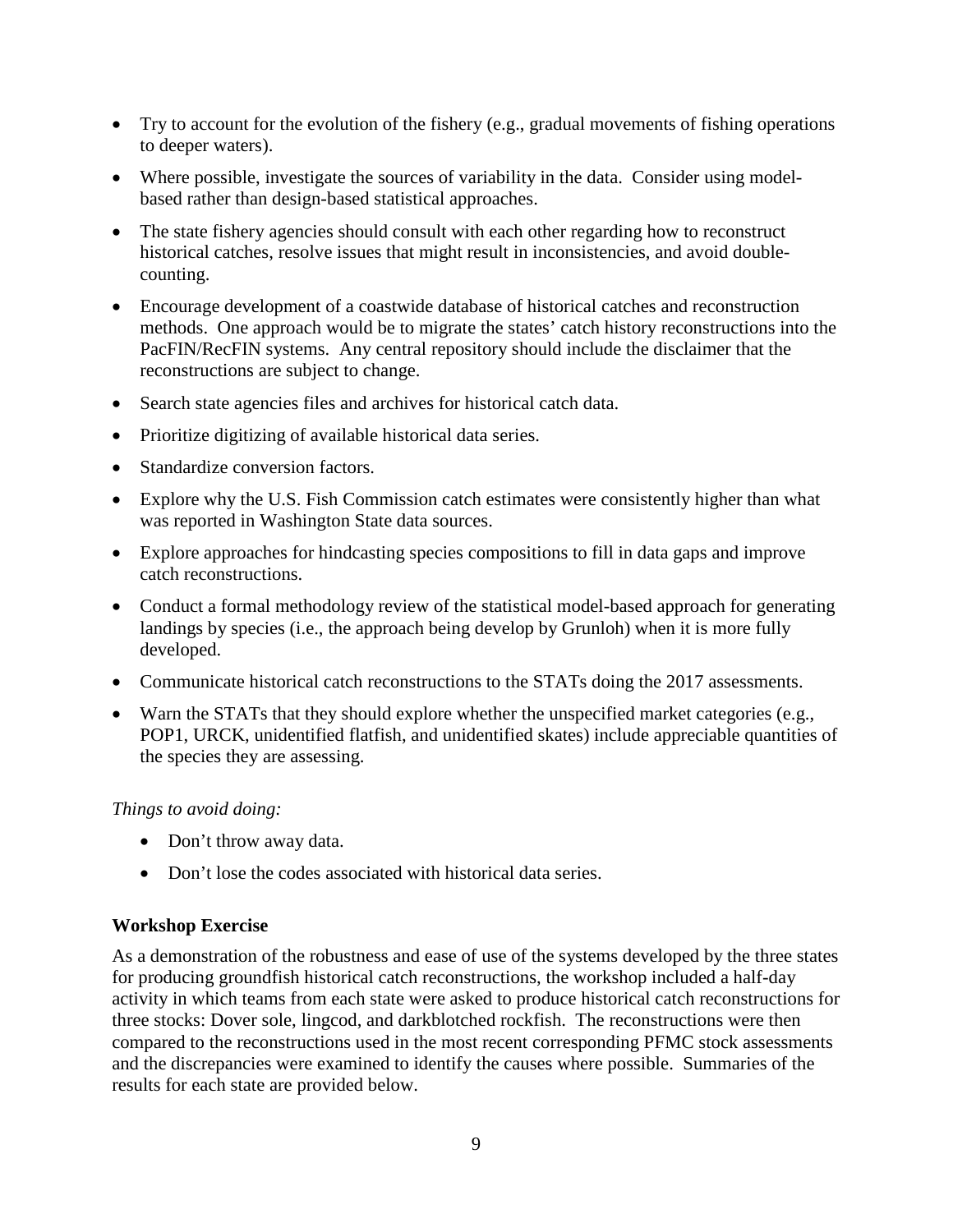## *California - Dover Sole*

- There were some discrepancies between the workshop reconstruction and what was reported in the last assessment (Hicks and Wetzel, 2011), especially during the early years of the landings series. For years prior to 1948 the 2011 assessment used landings data from the 2005 assessment (Sampson, 2005) rather than from the CalCOM system, which was used for the period 1948-1980. The discrepancies in the early years were apparently due to how the 2005 assessment accounted for incidental catches of Dover sole that were discarded as scrap fish and unreported prior to the late 1940s. The 2005 assessment assumed that "0.2 tons of Dover sole [were landed] for each landed ton of English, petrale, and rex sole". The workshop reconstruction did not account for these unreported landings of Dover sole.
- During discussion it was noted that "Unspecified sole" were not broken out in the California catch reconstruction.
- The discrepancies highlighted the fact that the existing reconstructions are only for the landed catches and do not account for at-sea discards.

# *California – Lingcod*

- There was almost exact agreement between the two reconstructions, which was to be expected given that the California landings data from the 2009 assessment (Hamel et al., 2009) were taken directly from the California catch reconstruction.
- However, landings prior to 1930 were not available from the workshop reconstruction because block summary data were not available for that period. The 2009 assessment in comparison used data from US Fish and Wildlife Bulletins to fill in landings back to 1928. The California catch reconstruction could be extended back in time if it added data from this source.
- There were some discrepancies (e.g., 1960) that were inexplicable. The database has not changed since the reconstructed catch data were provided for the 2009 assessment.

# *California - Darkblotched Rockfish*

- There were major discrepancies between the workshop reconstruction and the landings data used in the 2015 assessment (Gertseva et al., 2016). The landings in the assessment were about half of what was found in the workshop reconstruction for years prior to 1952; the estimates were nearly equivalent thereafter.
- The workshop participants had no explanation for the discrepancy.

# *Oregon - Dover Sole*

• The workshop reconstruction exactly matched the landings data from the previous assessment (Hicks and Wetzel, 2011).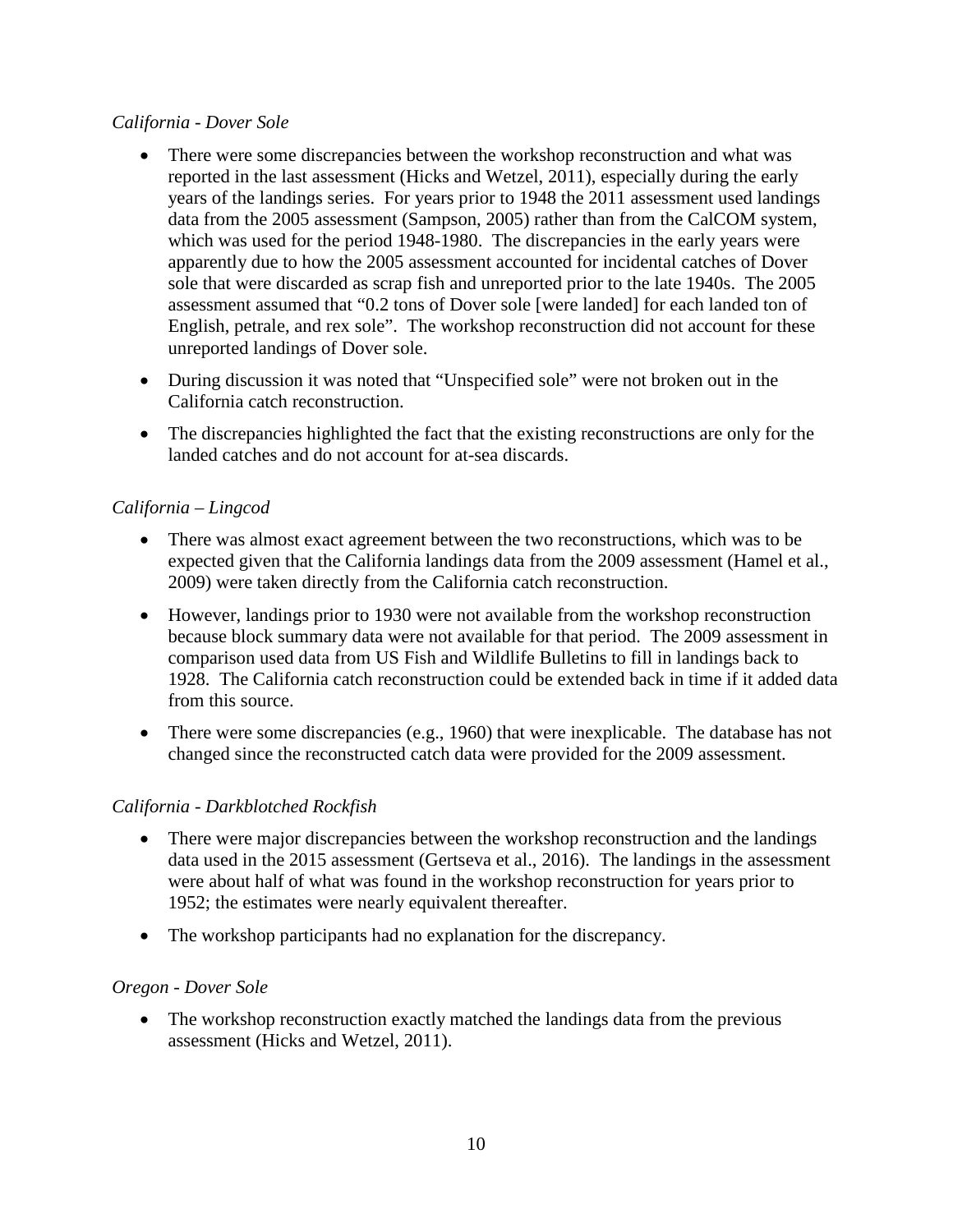### *Oregon - Lingcod*

• The reconstruction in the assessment (Hamel et al., 2009) only reported data for Oregon and Washington combined. When this item came up for review the Oregon reconstruction had been completed, but the reconstruction for Washington was still being developed.

# *Oregon - Darkblotched Rockfish*

- The landings series from the assessment (Gertseva et al., 2016) was consistently below the workshop reconstruction due to the workshop accounting for darkblotched rockfish in the URCK and POP1 unspecified rockfish market categories in PacFIN, which were identified and discussed on the first day of the workshop. The development of species composition proportions to apply to these market categories sometimes required pooling data across years or ports from fixed gear landings, due to a dearth of data. Year-specific compositions were used to apportion trawl contributions of unspecified rockfish categories.
- Both the assessment and workshop reconstructions only used landings data and did not attempt to account for at-sea discards.

# *Washington - Dover Sole*

- There were large discrepancies since the 1970s with landings in the assessment (Hicks) and Wetzel, 2011) being much higher than the landings in the workshop reconstruction. The greatest differences were during the period 1978 to 1991.
- There were no large landings of unspecified flatfish in Washington that might account for differences.
- The assessment provided no description of the landings data for the 1978 to 1991 period other than that the landings data from 1981 on were downloaded from PacFIN. It is possible the workshop reconstruction used different area composition proportions than PacFIN to account for the catches that occurred off Washington (as opposed to landings caught off Canada or Alaska).

# *Washington - Lingcod*

- There were substantial differences between the workshop reconstruction and the landings used for Oregon and Washington combined in the 2009 assessment (Hamel et al., 2009), especially for the period 1930 to 1970.
- On further review, the vast majority of the landings discrepancies that were observed were due to the inclusion of catches that had actually been from waters off Canada. Apportioning catches from Swiftsure Bank and other fishing grounds that straddle the border is an issue potentially in need of further resolution. The workshop reconstruction assumed that all catches from the straddling grounds were from Canadian waters. The catch history resulting from apportioning these catches to the US versus Canadian areas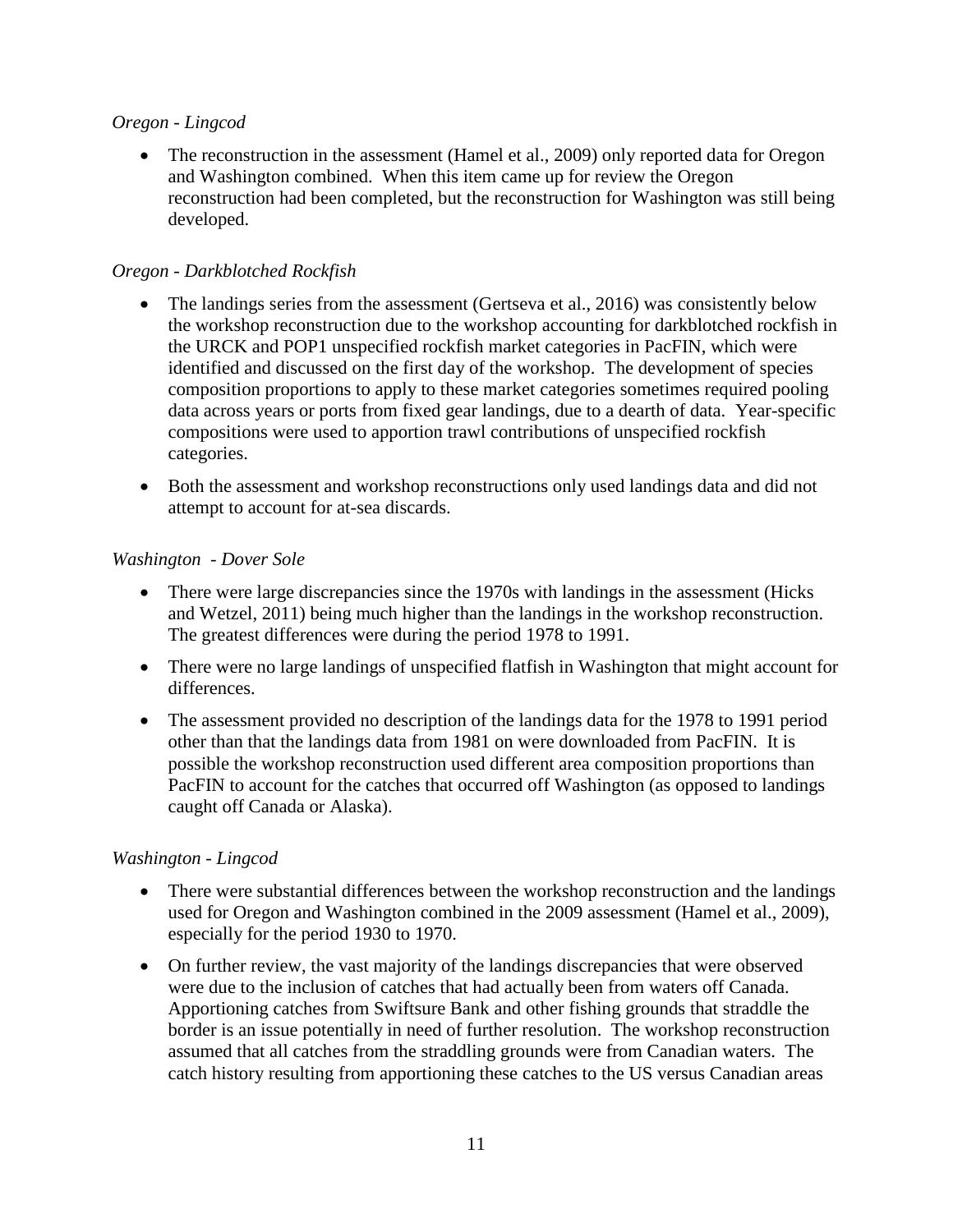is much closer to what was used in the last assessment, suggesting that the assessment authors made the same assumption.

• Geographic information system mapping layers exist for each of the banks identified on fish tickets and may be useful in apportioning catches between the countries.

# *Washington - Darkblotched Rockfish*

- The workshop reconstruction for darkblotched rockfish was not fully completed at this point in the workshop. However, reconstructed landings that were available for the period 1968 to 1980 were substantially lower compared to the corresponding landings from the assessment (Gertseva et al., 2016).
- The species composition proportions may have differed between the workshop reconstruction and the assessment reconstruction. Further, the unspecified rockfish (UROCK) had not yet been accounted for in workshop reconstruction.

# **Lessons Learned from the Workshop and Recommendations**

- Most of the discrepancies identified by the workshop exercise were in the Washington catch reconstruction. Readers should appreciate that this reconstruction is a work in progress; additional time is required to fully develop and debug the Washington reconstruction.
- Additional follow up work is needed to evaluate the source(s) of the discrepancies between the workshop reconstructions for darkblotched rockfish and the landings reported in the assessment.
- Digitizing more of the recreational data in California that are currently available only as paper records should be prioritized and funding provided to extend the data series further into the past.
- Some historical landings of fish reported as being for animal food (mink food) may have been waste carcasses rather than whole fish. Analysts developing catch reconstructions should attempt to confirm that landings reported as animal food or scrap-fish have not been double-counted (e.g., once when sold as whole fish, a second time after processing when sold as mink food).
- Research is needed to evaluate the costs and benefits of splitting current market categories to finer and finer levels. At issue is how fishers / fish processors will use the additional categories (e.g., will they be willing and able to fully comply with sorting to species) and whether additional sampling will be required to derive reasonably reliable estimates of the compositions of the additional categories.
- Concerns were expressed regarding the representativeness of the biological samples taken from the landed catch and whether sampling should be proportional to landings for a given trip type. Sampling at the ports is conducted more on an opportunistic basis rather than proportional to the landings. Special problems can arise at locations where the processing plant operator is uncooperative about allowing sampling to occur (e.g., because it interferes with operations of the fillet line). An evaluation of which locations (or vessels) get sampled regularly and which do not might help identify potential problems that could be resolved by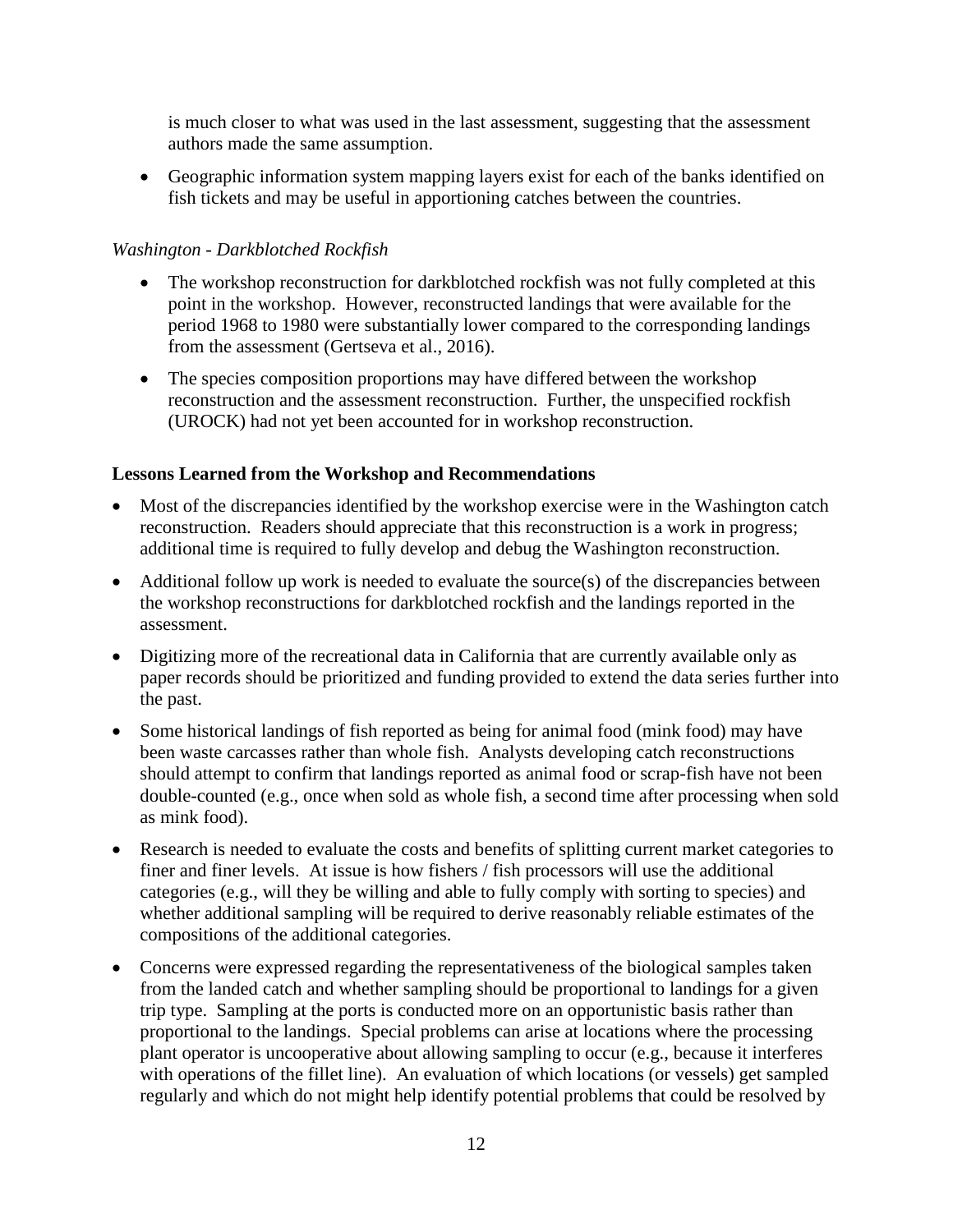informal communication with the uncooperative processing plant operator or by using more drastic measures.

- An unresolved question for catch reconstructions is what analysts should do when data are unavailable for either the basic landings series or the catch compositions (for species or areas). The Bayesian methods being developed and tested seem a significant improvement over the existing data borrowing procedures, but the approach will not be fully developed nor thoroughly reviewed in time to produce catch reconstructions for the 2017 assessments. Approaches for borrowing data across time periods or spatial regions should consider variability between periods or areas rather than using arbitrary rules. Some analysts have the view that data borrowing should not extend between ports, but model-based approaches could be used to test this supposition. Providing rationale and documentation for the decisions made and alternatives forgone during preparation of a catch reconstruction is an important aspect of the process.
- Sometimes in reconstructions it is necessary to use interpolation to fill in data gaps, but there is no agreed standard procedure. How interpolation is handled is case-specific, depending on the duration being interpolated over and what conditions in the fishery may have changed. There can be shifts in species distributions as well as in where the fisheries operate.

**Recommendation:** During the development of stock assessments there should a review by state data stewards early in the process of the historical catch reconstructions to ensure that STAT teams are aware of any items that should be considered regarding how to fill in data gaps in landings or species compositions.

• During the workshop there were examples of historical landings being reported as the weights of fillets rather than whole fish.

*Recommendation*: Conversion factors to expand landed weights to whole fish should be standardized for fish that are processed at sea and landed as headed and gutted product, as fillets, or as just livers.

• The historical annotated landings database (HAL) includes the data reported by the Pacific Marine Fisheries Commission (in the so-called PMFC "big book").

*Recommendation*: A copy of the HAL database should be placed in the PacFIN system.

- **Recommendation**: Copies of state catch reconstructions and contributing databases should be transferred to PacFIN so there is a single repository. A process will need to be established so reconstructions in PacFIN can be updated as the states make revisions to their reconstructions.
- **Recommendation**: The existing California catch reconstruction should be revised to account for unspecified sole.
- Because species compositions on the fishing grounds are generally depth dependent, there is good potential for using fishing depths to improve estimates of species compositions, especially in the context of the historical period for which there were few if any direct samples of species compositions.

*Recommendation*: Model-based methods for hindcasting landings should explore the potential for using trawl logbook data (tow locations and/or tow depths) to inform the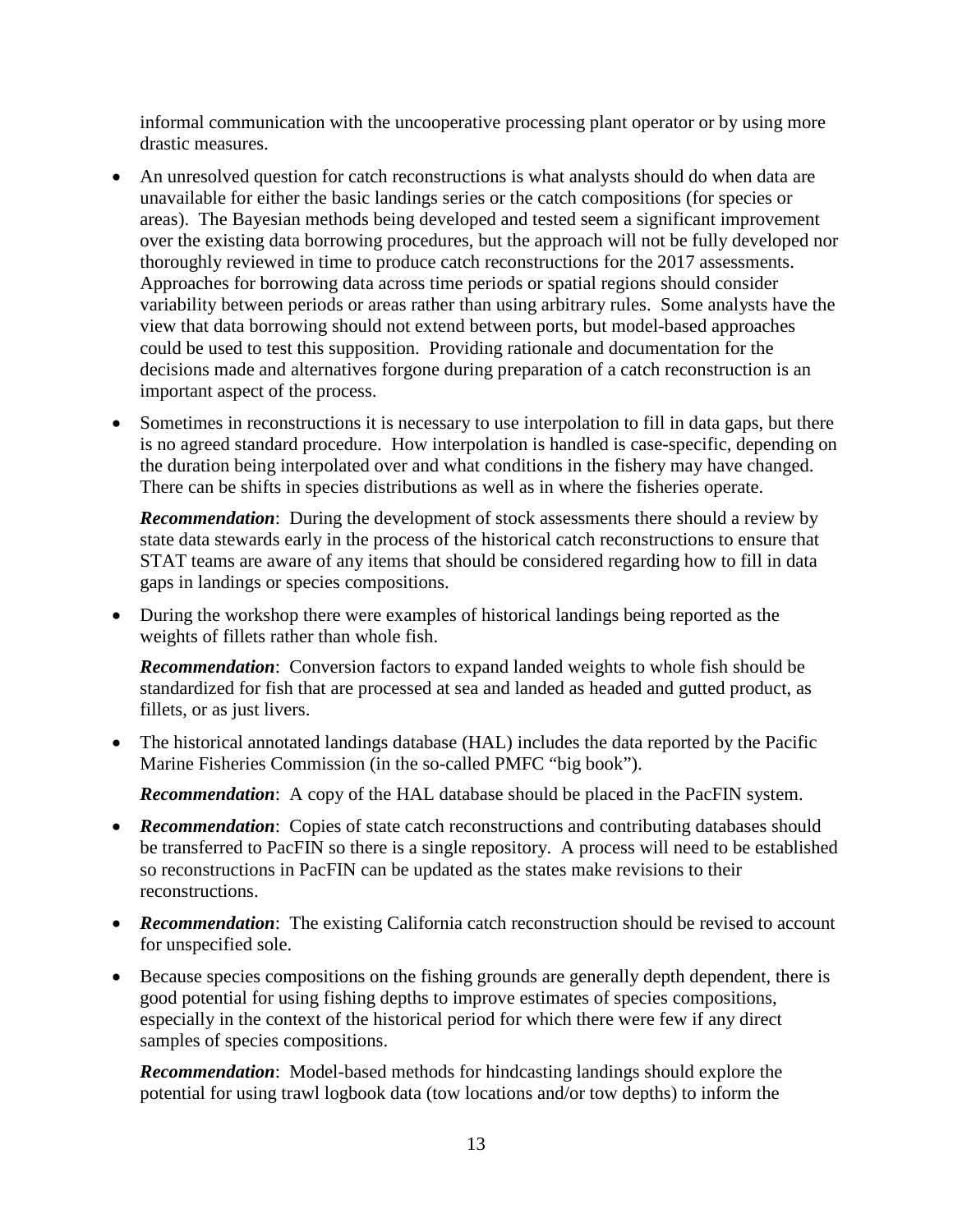estimates of species proportions that are applied to landings. Trawl logbook data are available back to the 1960s for Oregon, to the 1950s for Washington, and back even further for California.

• Accounting for at-sea discards remains a significant challenge, especially for catch reconstructions. The topic of discards was barely touched on during the current workshop and should be considered as a possible focus of a future workshop. The reasons for discarding probably were market driven in early years and due to regulations (e.g., trip limits) in later years. Thus the magnitude of discards will likely vary through time as a result.

*Recommendation*: Current historical catch reconstructions only account for the landed portion of the catch. The Council should consider sponsoring a workshop to explore methods and data series that could be used to account for at-sea discards in historical catch reconstructions.

## **References**

- Douglas, D.A. 1998. Species compositions of rockfish in catches by Oregon trawlers, 1963-93. Oregon Department of Fish and Wildlife, Marine Program Data Series Report.
- Gertseva, V., Matson, S.E., and Councill, E. 2016. Status of the darkblotched rockfish resource off the continental U.S. Pacific Coast in 2015. Pacific Fishery Management Council.
- Hamel, O.S., Sethi, S.A., and Wadsworth, T.F. 2009. Status and future prospects for lingcod in waters off Washington, Oregon, and California as assessed in 2009. Pacific Fishery Management Council.
- Hicks, A.C, and Wetzel, C. 2011. The Status of Dover sole (*Microstomus pacificus*) along the U.S. West Coast in 2011. Pacific Fishery Management Council.
- Karnowski, M., Gertseva, V., and Stephens, A. 2014. Historical reconstruction of Oregon's commercial fisheries landings. Oregon Department of Fish and Wildlife, Fish Division, Information Report No. 2014-02.
- Miller, R.R., Field, J.C., Santora, J.A., Schroeder, I.D., Huff, D.D., Key, M., and Pearson, D.E., and MacCall, A.D. 2014. A spatially distinct history of the development of California groundfish fisheries. PLOS ONE 9(6): e99758. doi:10.1371/journal.pone.0099758.
- Ralston, S, Pearson, D.E., Field, J.C., and Key, M. 2010. Documentation of the California catch reconstruction project. NOAA Tech. Memo. NMFS, NOAA-TM-NMFS-SWFSC-461.
- Sampson, D.B. 2005. The status of Dover Sole off the U.S. West Coast in 2005. Pacific Fishery Management Council.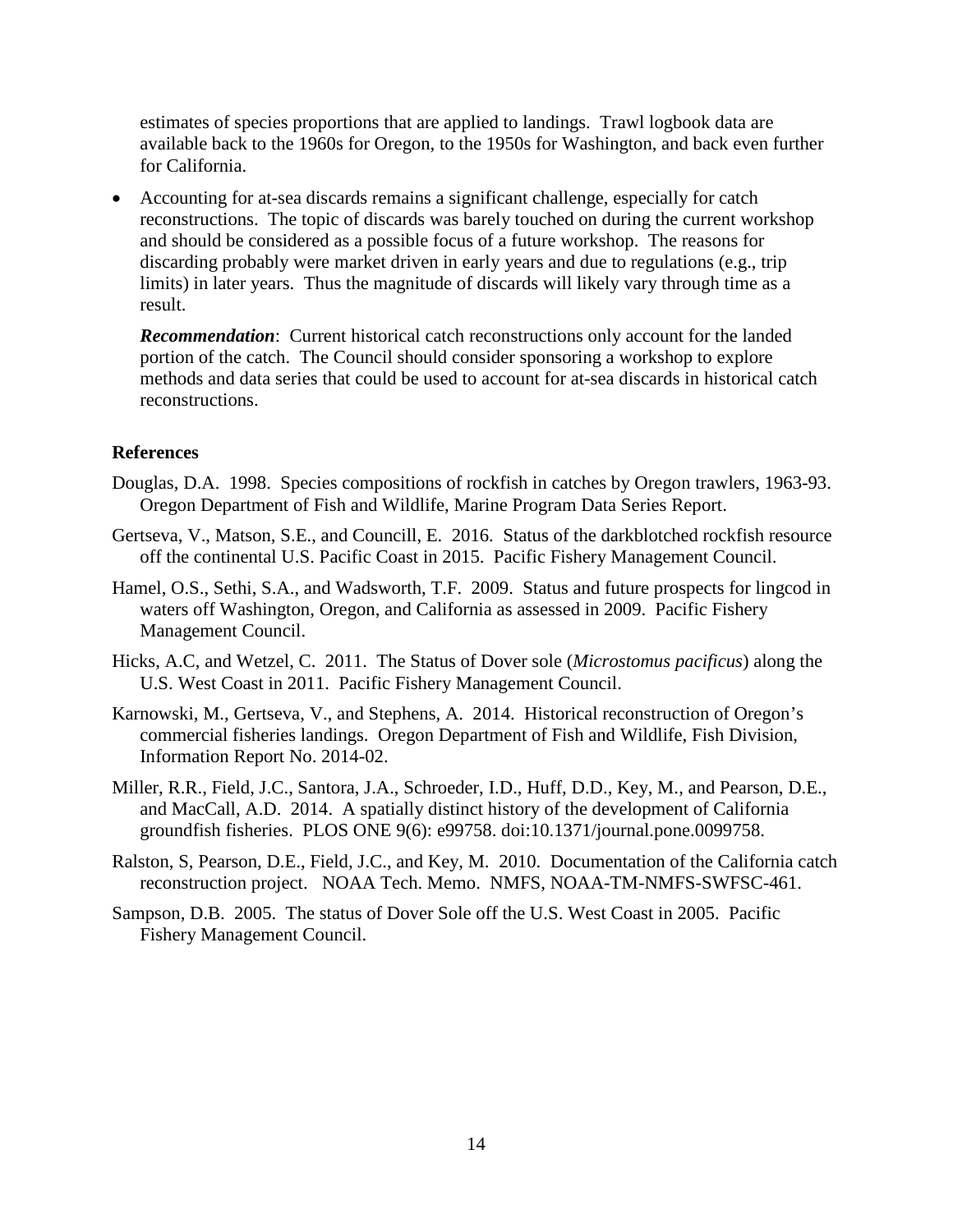#### **Attendees**

- Dr. David Sampson, Oregon State University, Corvallis, OR, Chair
- Dr. John Budrick, California Department of Fish and Wildlife, Belmont, CA
- Mr. Troy Buell, Oregon Department of Fish and Wildlife, Newport, OR
- Dr. Dave Colpo, Pacific States Marine Fisheries Commission, Portland, OR
- Dr. Jason Cope, National Marine Fisheries Service Northwest Fisheries Science Center, Seattle, WA
- Mr. John DeVore. Pacific Fishery Management Council, Portland, OR
- Dr. E.J. Dick, National Marine Fisheries Service Southwest Fisheries Science Center, Santa Cruz, CA
- Dr. John Field, National Marine Fisheries Service Southwest Fisheries Science Center, Santa Cruz, CA
- Mr. Mark Freeman, Oregon Department of Fish and Wildlife, Newport, OR
- Dr. Vladlena Gertseva, National Marine Fisheries Service Northwest Fisheries Science Center, Seattle, WA
- Mr. Nick Grunloh, National Marine Fisheries Service Southwest Fisheries Science Center, Santa Cruz, CA
- Mr. Ed Hibsch, Pacific States Marine Fisheries Commission, Portland, OR
- Mr. Bob Leos, California Department of Fish and Wildlife, Monterey, CA
- Mr. Pete Leipzig, Fishermens Marketing Association, Eureka, CA
- Dr. Niels Leuthold, Pacific States Marine Fisheries Commission, Portland, OR
- Mr. Greg Lippert, Washington Department of Fish and Wildlife, Olympia, WA
- Mr. Dayv Lowry, Washington Department of Fish and Wildlife, Olympia, WA
- Ms. Rebecca Miller, National Marine Fisheries Service Southwest Fisheries Science Center, Santa Cruz, CA
- Mr. Patrick Mirick, Oregon Department of Fish and Wildlife, Newport, OR
- Dr. Melissa Monk, National Marine Fisheries Service Southwest Fisheries Science Center, Santa Cruz, CA
- Mr. Don Pearson, National Marine Fisheries Service Southwest Fisheries Science Center, Santa Cruz, CA
- Ms. Kristin Privitera-Johnson, University of Washington, Seattle, WA
- Mr. Robert Ryznar, Pacific States Marine Fisheries Commission, Portland, OR
- Ms. Lori Steele, West Coast Seafood Processors Association, Portland, OR
- Dr. Tien-Shui Tsou, Washington Department of Fish and Wildlife, Olympia, WA
- Mr. Phil Weyland, Washington Department of Fish and Wildlife, Olympia, WA
- Ms. Alison Whitman, Oregon Department of Fish and Wildlife, Newport, OR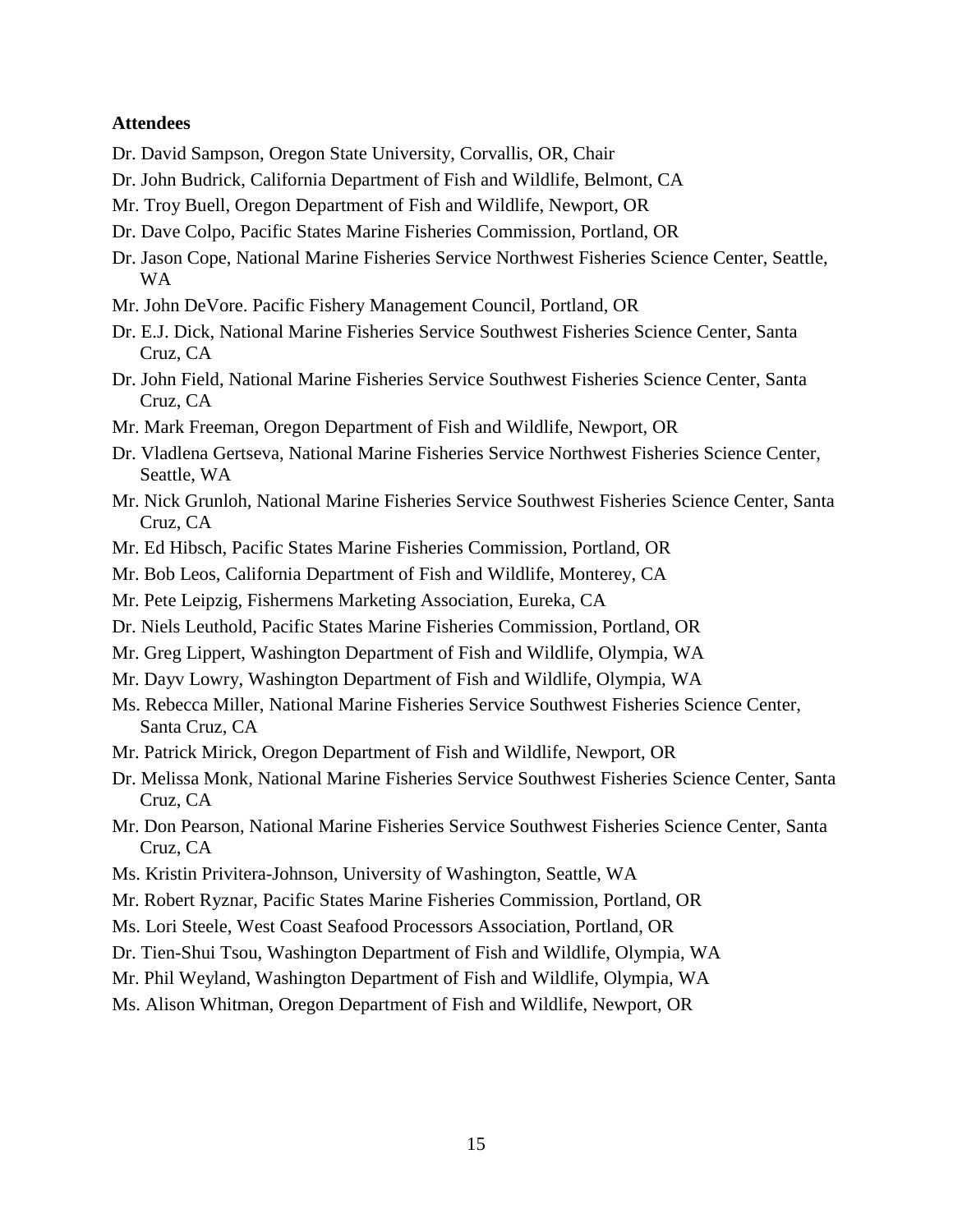# **PROPOSED AGENDA Groundfish Historical Catch Reconstruction Workshop**

Pacific Fishery Management Council Sheraton Portland Airport Hotel Garden A-B Room 8235 NE Airport Way Portland, OR 97220 503-281-2500

# **November 1-3, 2016**

#### TUESDAY, NOVEMBER 1, 2016 – 1 PM

| A. Call to Order                                                                                                                        |                |
|-----------------------------------------------------------------------------------------------------------------------------------------|----------------|
| 1. Call to Order and Introductions<br>2. Reporting Assignments<br>3. Review and Approve Agenda<br>(1 p.m., 0.33 hours)                  | Dave Sampson   |
| B. Overview of the Workshop and Some of the Likely Issues<br>$(1:20 \text{ p.m.}, 0.66 \text{ hours})$                                  | David Sampson  |
| C. Overview of How PacFIN Derives Estimates of Landings by Species and Area<br>$(2:00 \text{ p.m.}, 0.5 \text{ hours})$                 | <b>PSMFC</b>   |
| D. Historical Reconstruction of Oregon Commercial Rockfish Landings<br>$(2:30 \text{ p.m.}, 1 \text{ hour})$                            | Vlada Gertseva |
| E. Oregon Commercial: Resolving Ongoing Issues<br>$(3:30 \text{ p.m.}, 1 \text{ hour})$                                                 | Patrick Mirick |
| F. Quantifying Uncertainty in Commercial<br>Landings<br>E.J. Dick, Nick Grunloh, & Don Pearson<br>$(4:30 \text{ p.m.}, 1 \text{ hour})$ |                |
| WEDNESDAY, NOVEMBER 2, 2016 - 8:30 AM                                                                                                   |                |
| G. California's Historical Catch Reconstruction<br>(8:30 a.m., 1 hour)                                                                  | John Field     |
| H. A Spatially Distinct History of the Development of<br><b>California Groundfish Fisheries</b><br>(9:30 a.m., 1 hour)                  | Rebecca Miller |
| I. Oregon's Comprehensive Sport Reconstruction                                                                                          | Alison Whitman |

(10:30 a.m., 0.5 hours)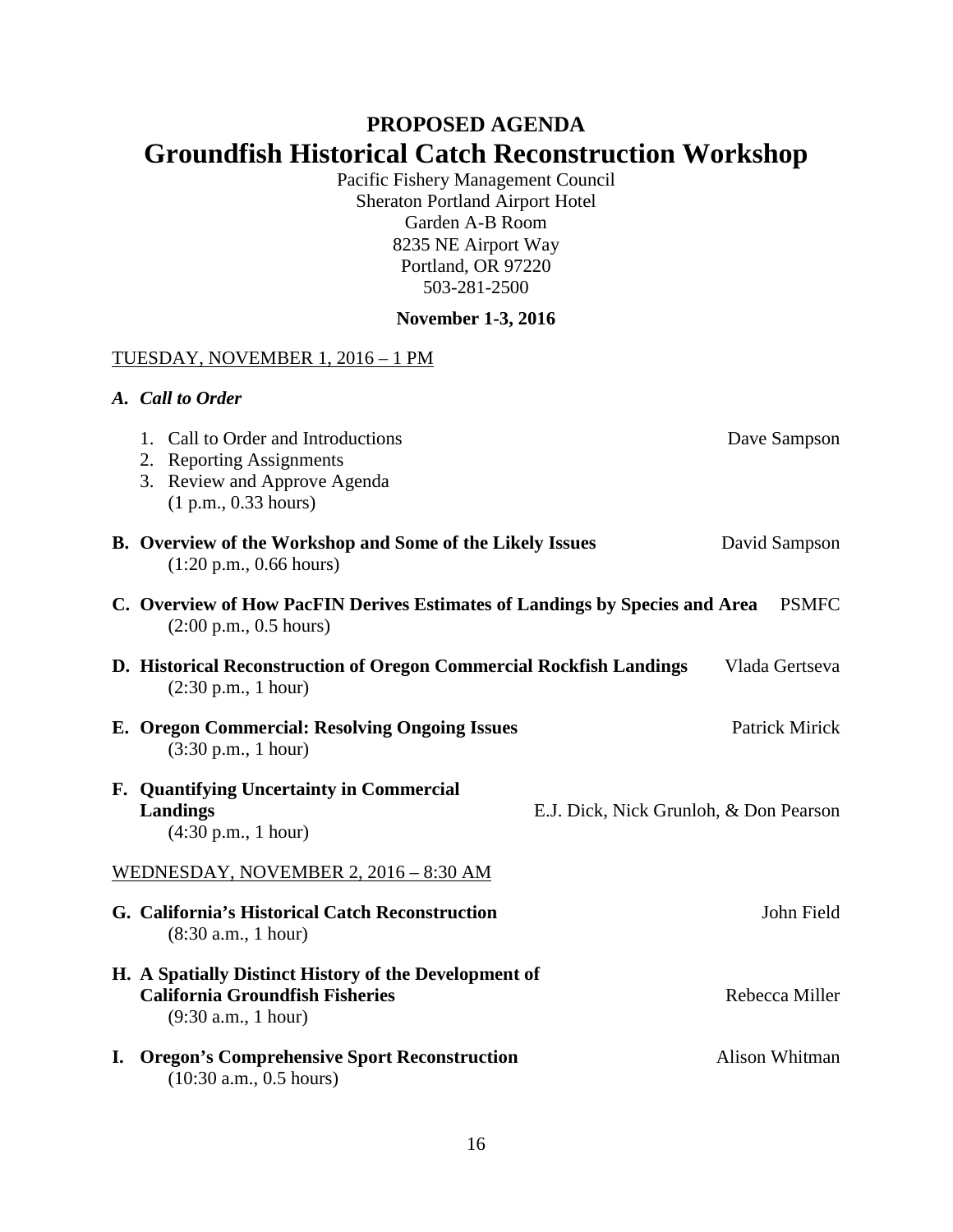**J. Constructing Historical Commercial Landings of Lingcod and Rockfishes in Washington** Theresa Tsou

(11:00 a.m., 1 hour)

LUNCH (12:00 p.m.-1:00 p.m.)

**K. Constructing Historical Recreational Catches of Rockfishes off the Washington Coast** Jason Cope (1:00 p.m., 1 hour)

**L. Historical Catch Reconstruction of Commercial Groundfish Fisheries in Washington: A Look at Quantifying Uncertainty** Kristin Privitera-Johnson (2:00 p.m., 1 hour)

BREAK (3:00 p.m.-3:15 p.m.)

- **M. Panel Discussion on Historical Catch Reconstruction: Dos and Don't Dos** (3:15 p.m., 0.75 hours)
- **N. Workshop Exercise in Breakout Groups** (4:00 p.m., 1.5 hours)

*Teams for each state will be asked to produce several on-the-fly historical catch reconstructions. These reconstructions will be compared to reconstructions used in existing PFMC stock assessments*.

*The exercise of constructing several historical catch reconstructions will provide participants with first-hand exposure to some of the issues associated with catch reconstructions. Even with purpose-built software available for querying databases and compiling the information there are likely to be several decision-points requiring human intervention. The published stock assessments will provide results based on decisions by one set of analysts. The workshop exercise will produce results from a different set of analysts. Comparisons of the results will illustrate some of the uncertainty associated with producing catch reconstructions*.

#### THURSDAY, NOVEMBER 3, 2016 – 8:30 AM

- **O. Progress Reports on the State Catch Reconstructions** (8:30 a.m., 0.5 hours)
- **P. Continue Work on the State Catch Reconstructions** (9:00 a.m., 3 hours)

LUNCH (12:00 p.m.-1:00 p.m.)

**Q. Final Reports on the State Catch Reconstructions** (1:00 p.m., 1 hour)